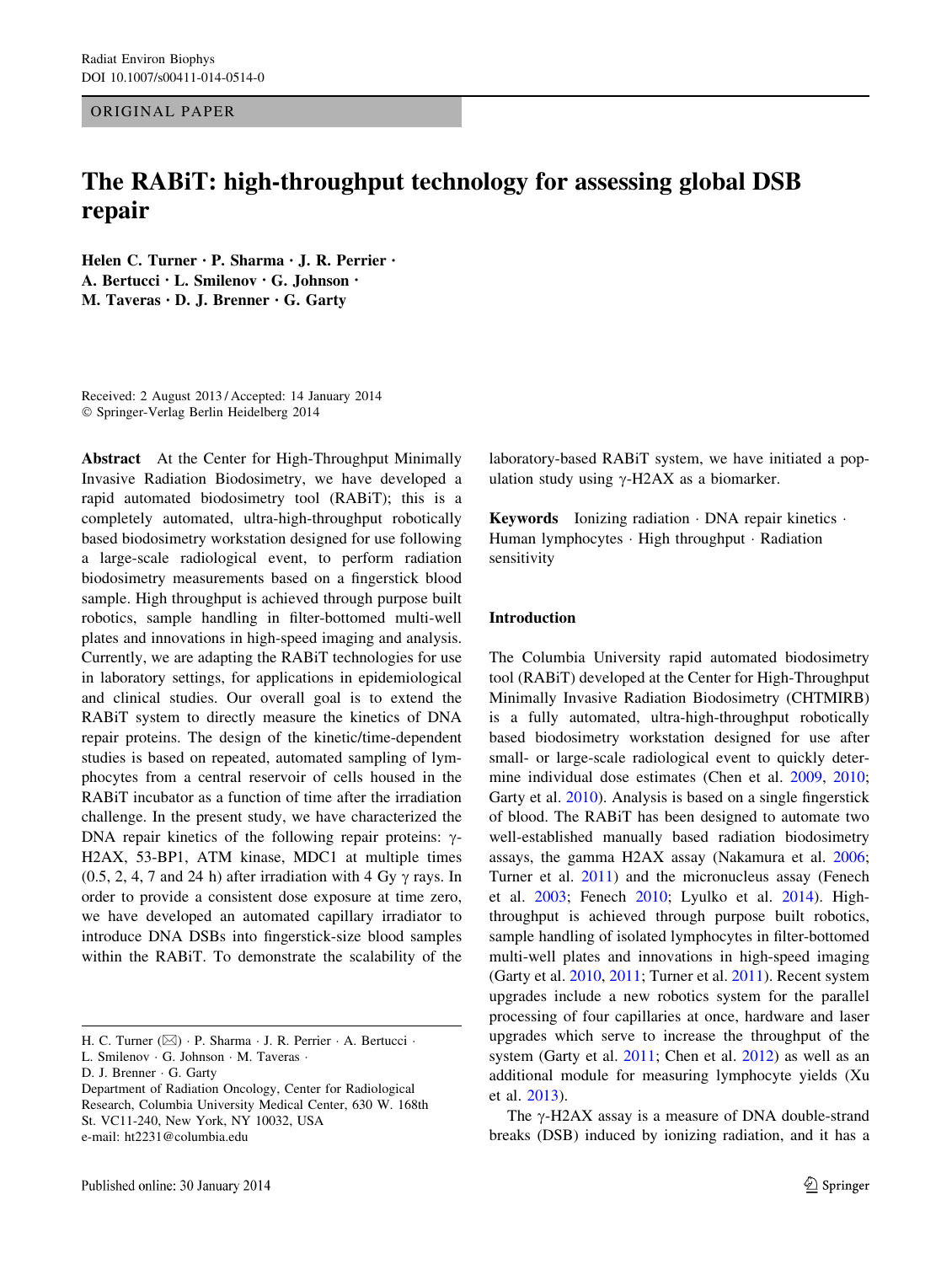highly linear relationship with dose (Rothkamm and Löbrich [2003;](#page-7-0) Turner et al. [2011\)](#page-7-0). It quantifies, through immune staining, the phosphorylated H2AX histone, which localizes to DSBs. The yield of phosphorylated  $\gamma$ -H2AX can be quantified by measuring the integrated fluorescent intensity per nucleus (Turner et al. [2011](#page-7-0)). However, the current RABiT system can assay only one DNA repair protein (typically,  $\gamma$ -H2AX), and at only one time point, as dictated by sample processing prior to loading into the RABiT. The focus of the present work is to extend the application of the RABiT system to immunoassay multiple DNA repair proteins at specific time points after irradiation challenge to directly measure DNA repair kinetics from a single fingerstick blood sample. This is motivated both by clinical and academic desires to study interhuman variation in DNA repair (Collins and Azqueta [2012](#page-6-0); Ivashkevich et al. [2012\)](#page-6-0).

To adapt the RABiT system to perform multiple immunohistochemical measurements as a function of time, we have introduced a 96-well culture plate into the assay protocol to serve as a central reservoir for the incubation of the blood lymphocyte samples. At specific time points after irradiation exposure, equal volume aliquots of cell suspension are transferred into a filter-bottomed 96-well plate for immunohistochemical analysis. In previous work, we have developed a Quantitative Light Absorption Analysis (QLAA) method (Xu et al. [2013](#page-7-0)), to rapidly estimate the number of lymphocytes from small volumes of blood ( $\sim$ 10–30 µl). In that study, we determined that the lymphocyte counts in fingerstick samples collected from 17 healthy volunteers were in the range 2,000-6,000 lymphocytes per  $\mu$ l. Thus, a 30  $\mu$ l blood sample will contain more than enough lymphocytes  $(\sim 60,000-180,000)$  for repeat sampling following irradiation exposure.

To provide rapid, automated irradiation within the RA-BiT, we have built a compact capillary irradiator, which will allow the introduction of DSBs into the capillary blood sample. The capillary irradiator prototype is based on commercial 90Sr sealed disk sources and has been tested using LiF: Mg, Ti thermoluminescent detector (TLD) rods.

In order to facilitate assay development without the need to reconfigure the RABiT for each experimental study, we have duplicated the major components of the RABiT workstation in the CHTMIRB laboratory. This allows for repeat sampling, in order to characterize DSB DNA repair kinetics of different DNA repair biomarkers, while maintaining high throughput. The four DSB proteins that were studied are as follows:  $\gamma$ -H2AX, ATM kinase (phosphor ser1981), 53BP1 (p-53 binding protein 1) and MDC1 (mediator of DNA damage checkpoint 1) (Rogakou et al. [1998;](#page-7-0) Schultz et al. [2000](#page-7-0); Wilson et al. [2010;](#page-7-0) Jungmichel and Stucki [2010](#page-7-0)). These DNA repair proteins are known to respond rapidly to ionizing radiation, starting within  $\sim$ 3–15 min, accumulating in the vicinity of the break site and forming radiation-induced foci (Costes et al. [2010](#page-6-0); Hable et al. [2012](#page-6-0)). Typically, maximum levels of foci are observed within  $\sim$  30 min of irradiation (Sedelnikova et al. [2003](#page-7-0); Bekker-Jensen et al. [2005](#page-6-0); Schultz et al. [2000](#page-7-0); Andegeko et al. [2001](#page-6-0)). After the maximum, the number of irradiation-induced foci decline rapidly (characteristic time  $\sim$  1 h), followed by a slower loss and decay rate over hours or days (Ugenskiene et al. [2009;](#page-7-0) Kuhne et al. [2004](#page-7-0); Rothkamm and Horn [2009](#page-7-0)). In some scenarios, the yield returns essentially to background levels, while in others it remains elevated for several days (Banath et al. [2004](#page-6-0); Redon et al. [2009\)](#page-7-0). Under appropriate conditions, these disappearance kinetics can reflect the efficiency of DSB repair (Kuhne et al. [2004](#page-7-0); Löbrich et al. [2005](#page-7-0); Bouquet et al. [2006;](#page-6-0) Markova et al. [2007;](#page-7-0) Rube et al. [2008\)](#page-7-0), though there is probably not a precise one-to-one correlation between DSB yields and expression of any of these repair proteins (Kinner et al. [2008\)](#page-7-0).

In the present work, fingerstick samples were collected using a heparinized capillary tube from multiple healthy volunteers (of no specific gender or age) and irradiated to 4 Gy with  $\gamma$  rays using an external Cs-137 source. Postirradiation yields of the  $\gamma$ -H2AX, ATM [ser1981], 53BP1 and MDC1 radiation-induced foci were measured at 0.5, 2, 4, 7 and 24 h using immunohistochemical assays. To validate the laboratory-based RABiT system for highthroughput measurements of DSB repair capacity, we have initiated a population study using  $\gamma$ -H2AX as the repair biomarker. Variations in the  $\gamma$ -H2AX decay rate and repair efficiency up to 24 h post-irradiation are presented.

## Materials and methods

## Automated capillary irradiator

In order to adapt the RABiT to perform DNA repair kinetics, one of the first challenges was to design and build a compact capillary irradiator that can deliver a repeatable dose to each capillary blood sample, inducing a known number of DSBs per lymphocyte. Because we wish to irradiate only a short section of each capillary tube (2 mm diameter  $\times$  75 mm length of which the lymphocyte band is  $\sim$  1–3 mm thick), on a sequential basis, the irradiator can be made very compact. The tight geometry allows the use of a relatively weak  $\beta$ -emitter, which in turn minimizes the required shielding. Figure [1a](#page-2-0) shows the compact capillary irradiator prototype based on two 100 mCi  $^{90}Sr^{90}Y$  1" sealed disk sources (Eckert & Zeigler Isotope Products Inc., Valencia, CA). The sources are placed opposite each other with a 1 cm gap providing a uniform dose field, such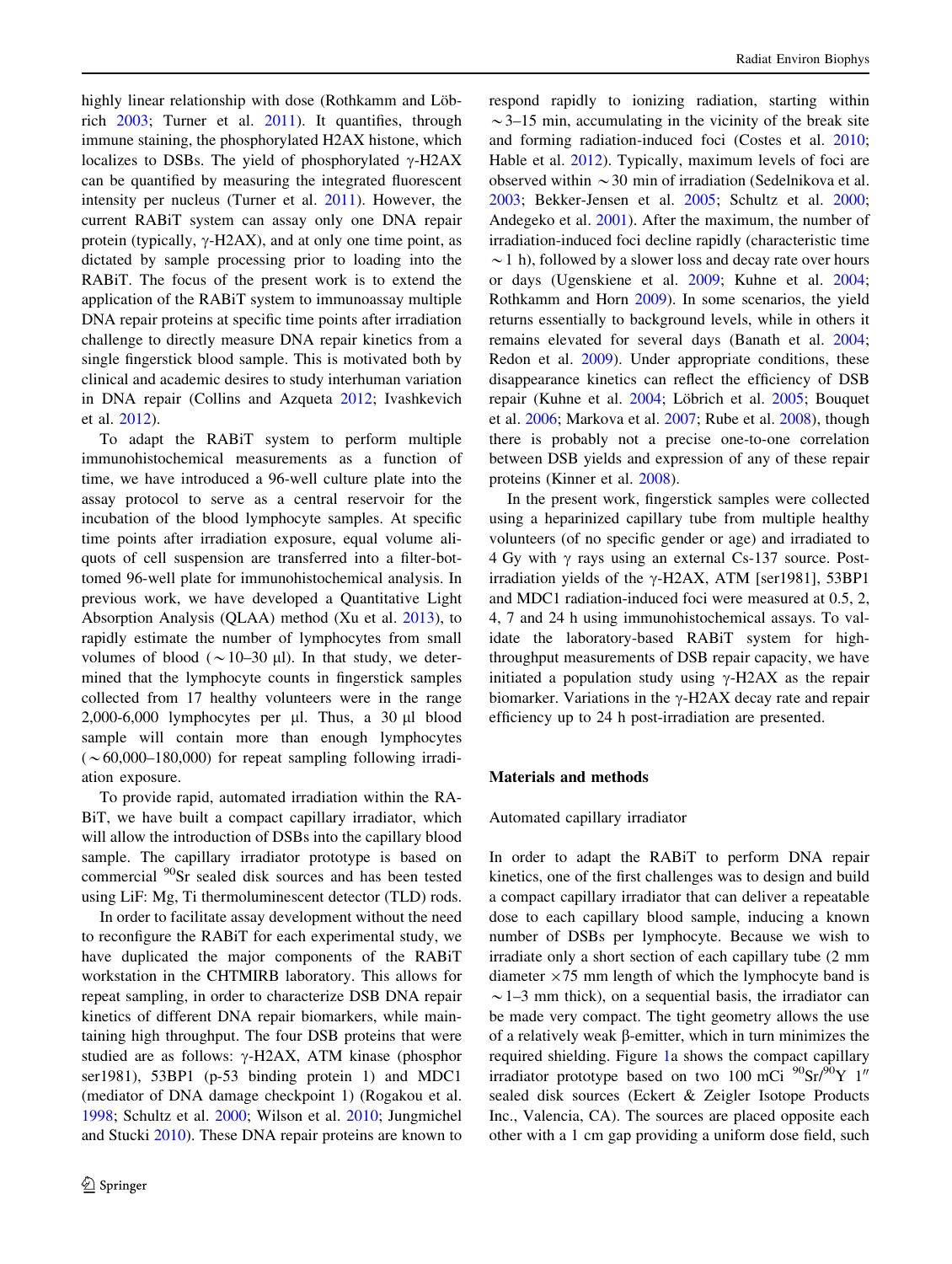<span id="page-2-0"></span>

Fig. 1 Compact capillary irradiator. The capillary tube is robotically inserted into the small shielded cavity containing two 100 mCi 90Sr/  $90Y$  1" disk radioactive sources, such that the lymphocyte band will be in center between the sources (Panel A). The capillary will stay at a position where the estimated dose rate is  $\sim$  6 Gy/min to receive the

 $\overline{2}$ Dose [Gy]  $1.5$ 1  $0.5$  $\Omega$ 10 15 20 C 5 25 в Time to irradiate lymphocyte band [sec]

**Throughput [Samples/Day]** 

4,000

3,000

12,000 8,000 6,000 5,000

30,000

 $2.5$ 

desired dose. Dose measurements ( $n = 4$  for each data point) are presented as a function of total time to irradiate  $0.5<sup>0</sup>$  of the capillary. The *upper axis* denotes estimated throughput, based on 20 h of operation per day (Panel B)

that the capillary can pass between the sources and is irradiated from both sides. The shielding consists of three concentric housings, with the inner housing made of aluminum, the intermediate housing made of interlocking tungsten plates and the outer housing made of aluminum to lock the tungsten plates in place. This design is ideal for shielding  $\beta$  sources, which require a low Z shielding to minimize the formation of Bremsstrahlung X-rays, surrounded by an external high Z shielding to absorb those X-rays that are formed.

Initial dosimetry was performed with LiF:Mg, Ti thermo luminescent detector rods (TLD100, #SNO10106; Thermo Fisher Scientific, Pittsburgh, PA). Four 1-mmdiameter  $\times$  6-mm-long rods were loaded into each capillary and passed through the irradiation system at various speeds. Figure 1b denotes the doses experienced by the TLD rods as a function of irradiation time (the time to load a capillary, irradiate a  $0.5$ <sup> $\prime\prime$ </sup> segment to the prescribed dose and unload the capillary). The actuator used to push the capillary through the irradiator (Digit Linear Actuator, Ultra Motion Inc., Cutchogue, NY) requires a minimum of 2 s to load and unload each capillary. A secondary axis translates this speed to irradiation throughput, assuming 20 h of operation per day. The response of the TLD100 rods was calibrated using 250kVp X-rays.

# Blood collection and sample preparation

Fingerstick blood samples were collected in heparin-coated capillaries (Safe-T-Fill capillaries; RAM Scientific Inc., Yonkers, NY) from multiple healthy individuals (males and females aged 19–50) using a fingerstick lancet (BD Microtainer<sup>®</sup> Contact-Activated Lancet, #366594, Franklin Lakes, NJ). Informed consent was obtained from all volunteers according to IRB protocol AAAF3516. Following blood collection, the blood-filled capillaries were sealed using Hemato-Seal<sup>TM</sup> tube sealing compound (Fisher Scientific) and placed into a 50 ml conical centrifuge tube and ThermoSafe<sup>TM</sup> Blood transporter (Fisher Scientific) for transport from the Radiation Oncology clinic to the CHTMIRB laboratory (transit time typically  $\sim$  5–10 min). For sample preparation, each donor blood sample  $(30 \mu l)$  was pipetted into heparin-coated PVC capillaries containing  $50 \mu l$  of lymphocyte separation medium (Histopaque-1083; Invitrogen, Eugene, OR) and sealed using Hemato-Seal<sup>TM</sup> tube sealing compound. Each blood-filled capillary was irradiated with  $\gamma$  rays to a dose of 4 Gy using a Gammacell 40 Cesium unit (Atomic Energy of Canada, Ltd.). After irradiation, the blood samples are spun at 3750 RPM for 5 min to form a distinct lymphocyte band at the interface between the blood plasma and separation medium. At the Class II Biological Safety Cabinet, the capillaries were cut 5–6 mm below the isolated band and the lymphocyte cells released into a sterile 96-well Eppendorf<sup>®</sup> Microplate (MTP 96/U-bottom; #951040081, Eppendorf, Hauppauge, NY) containing  $170 \mu l$  prewarmed RPMI 1640 culture medium supplemented with 10 % FBS and 2 % Pen/Strep (all reagents from Invitrogen). The multi-well culture plate was then placed into the incubator (37 °C, 5 % CO<sub>2</sub> at 95 % humidity). For each donor sample, equal volume aliquots ( $\sim$ 20 µl) of lymphocyte cell suspension were transferred from the multiwell plate to a 96-well filter-bottomed multi-well plate (HTS Solubility Filter Plates with polycarbonate filters; Millipore, Billerica, MA) making up the volume to  $100 \mu l$ with RPMI 1640 culture medium. Lymphocytes were transferred at 0.5, 2, 4, 7 and 24 h post-irradiation using an Eppendorf<sup>®</sup> 12-channel pipetter.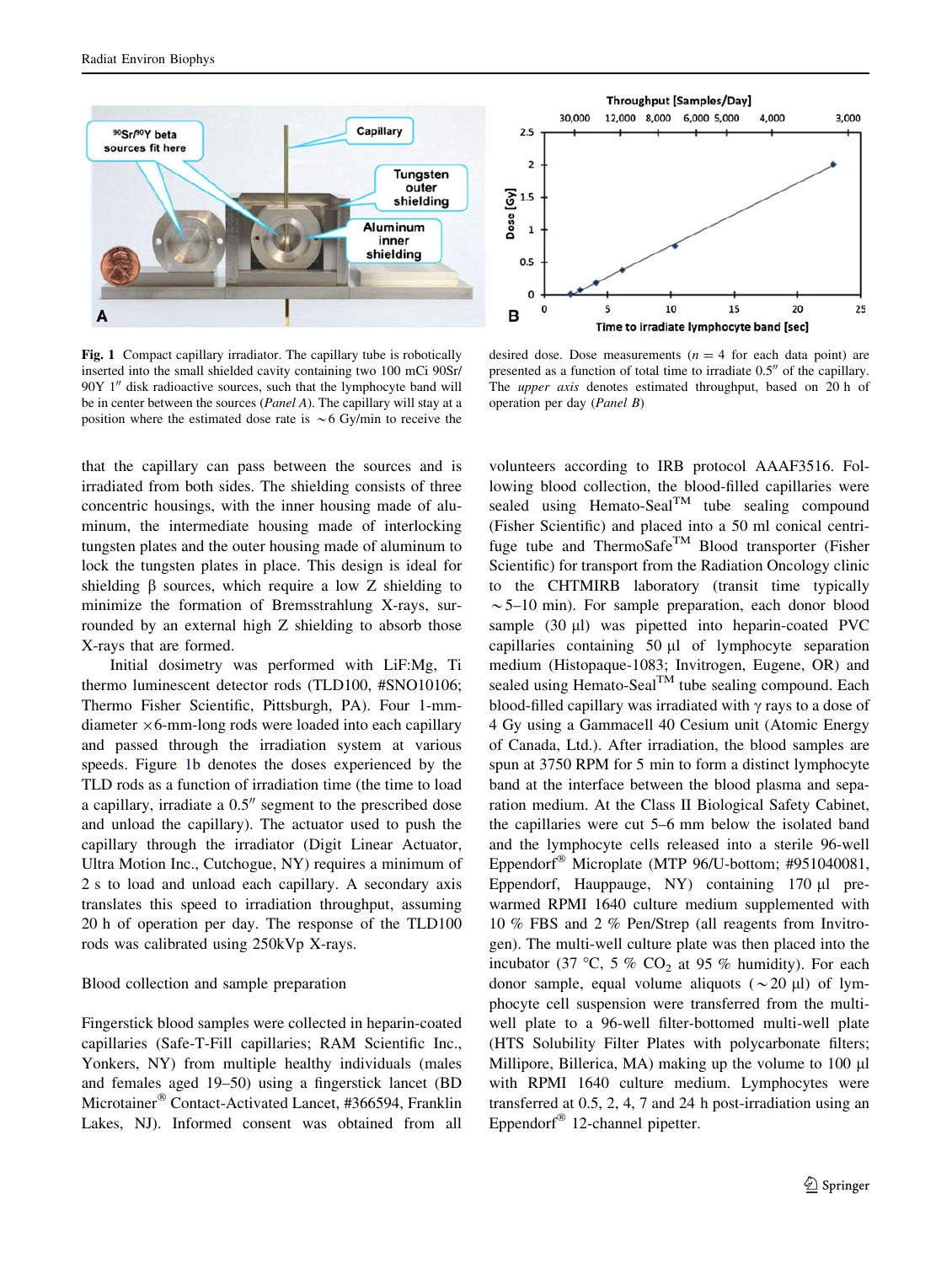

Fig. 2 Pneumatic Plate Draining (PPD). The PPD system (Panel A) comprises of 2 main parts: a multi-channel injector system and b plate holder/waste collection receptacle (Magnified in Panel B). The digital pressure controller precisely measures the gas flow into the PPD system

Liquid handling

Key to duplicating the RABiT workstation modules for the laboratory was the development of our custom-designed bench-top 96-well plate Pneumatic Plate Draining (PPD) system (Fig. 2) that is able to simulate the RABiT's ability to filter fluid through the 96-well polycarbonate filter plates. The PPD uses a multi-channel injector system, designed to maintain highly uniform positive pressure and uniform air volume dispensed into each individual well of a filter bottom 96-well plate. A sealing gasket is mounted on the bottom of the injector device, serving as an airtight seal between the injector device and the plate. The 96-well plate holder and waste collection receptacle are composed of an acrylic box that can accommodate a standard 96-well plate and brackets used to press the injector device to 96-well plates. The pressure input manifold (not shown) consists of a compressed gas cylinder, regulator, pressure gauge and filtration system gas valve. A digital pressure controller (PCR-100PSIG-D, Alicat Scientific, Tucson, AZ) is used to precisely measure the gas flow into the PPD system as well as calibrate the system (Panel A).

## PPD calibration and plate preparation

Using the digital pressure controller, the PPD system is calibrated for pressure and gas flow with a dry, empty 96-multi-well filter plate. When the empty 96 filter plate is in contact with the sealing gasket (Fig. 2, Panel B), the pressure range on the digital pressure controller should read  $22 \pm 3$  PSI. This is the pre-defined range which has been determined to filter 80–100 µl total media volume in each of the micro-wells without compromising the quality of the loaded cells. Prior to cell transfer, each filter-bottomed plate is pre-conditioned by loading and draining 100 μl of 25 % methanol. This aids filtering through the polycarbonate membranes as well as serving as confirmation that all 96-channel injectors and micro-wells are functional.

## Immunolabeling

Following the transfer of the cells to the filter plate, the cells are washed two times with PBS  $(100 \mu l)$  and fixed with ice-cold methanol for 10 min (100  $\mu$ I) at  $-20$  °C. The lymphocyte cells are blocked with 3 % bovine serum albumin (BSA;  $100 \mu l$ ) and exposed to one of the following DNA repair protein antibodies for 1 h at room temperature:  $\gamma$ -H2AX (mouse monoclonal, dilution 1:750 #ab18311; Abcam Inc., Cambridge, MA), ATMphospho Ser 1981(mouse monoclonal, dilution 1:500 #ab36810; Abcam Inc.), 53BP1 (rabbit polyclonal, dilution 1:250 #NB100- 904, Novus Biologicals, Littleton, CO) or MDC1 (mouse monoclonal, dilution 1:300 #M2444, Sigma-Aldrich Corp. St. Louis, MO). Next, the cells were washed five times with PBS. To visualize the formed foci, the lymphocytes were exposed to a goat anti-mouse or anti-rabbit Alexa Fluor 555 secondary antibodies (dilution 1:1,000; Invitrogen) for 50 min, after which time, the cells were subsequently washed five times with PBS. After the final PBS wash, the removable plate underdrain on the 96-well plate is peeled off to expose the polycarbonate membranes. Once the polycarbonate membranes are dry, the polycarbonate membranes are transferred to a transparent, low-fluorescence adhesive film (Clear View<sup>TM</sup> long lasting packaging tape; Staples, Framingham, MA). This is done by applying the tape to the bottom of the exposed filters and gently/ forcefully detached from the plate. Individually attached polycarbonate membranes were mounted onto Fisherbrand Superfrost<sup>®</sup> Plus slides, counterstained using Vectashield<sup>®</sup> mounting medium with DAPI (Vector Laboratories, Burlingame, CA) and sealed with a Fisherfinest Premium cover glass slide.

#### Automated image capture

Fluorescent images of DAPI-labeled nuclei and AF555 labeled  $\gamma$ -H2AX foci were captured separately for each dose using a  $60 \times$  oil immersion objective and stored as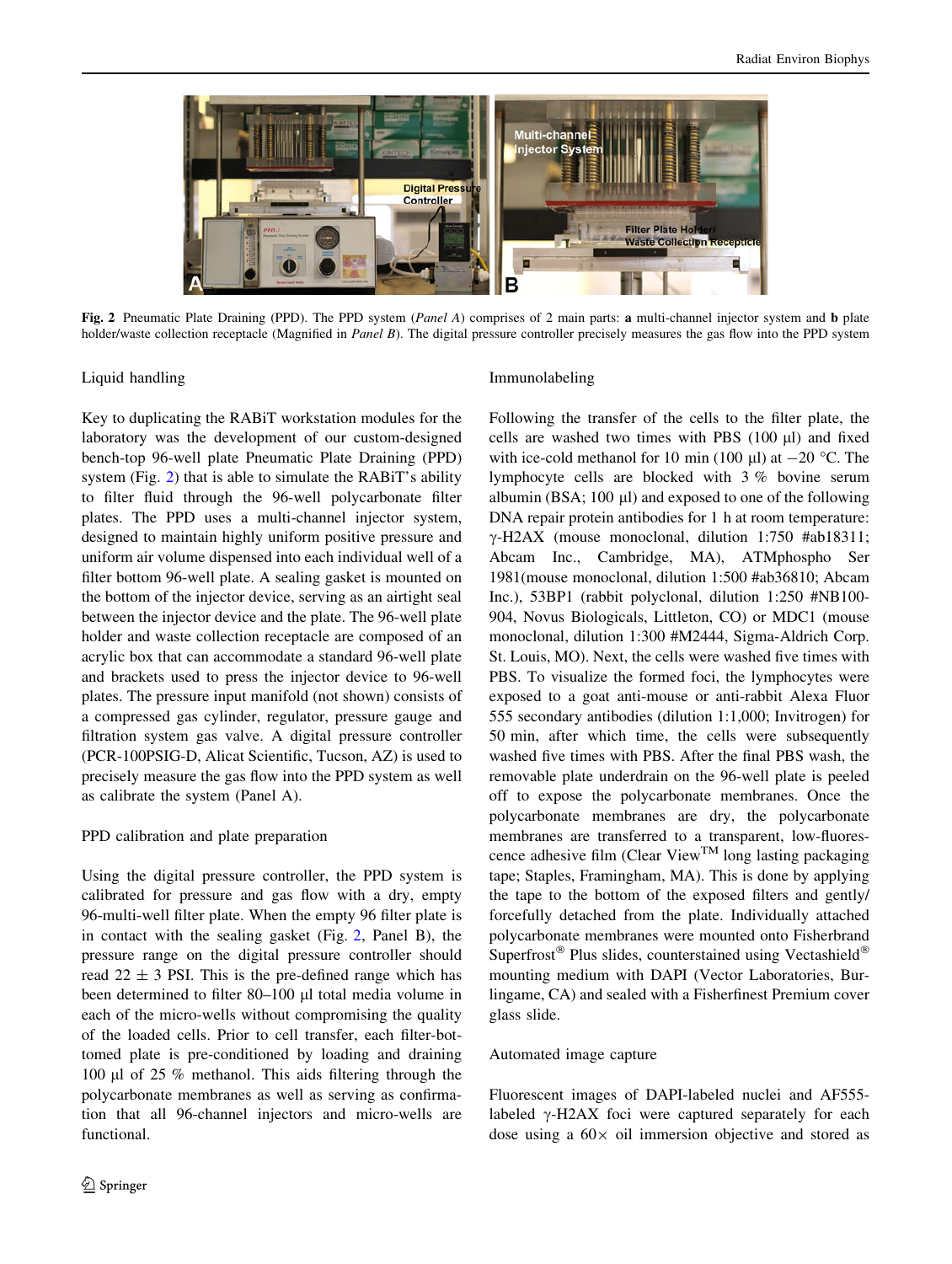16-bit grayscale tiff files using an automated imaging system: Olympus BX-43 Fluorescent Microscope (Olympus, Center Valley, PA) with a Lumen Dynamics X-Cite 120Q Fluorescent Lamp (Lumen Dynamics, Mississauga, Ontario), Prior Proscan III Controller with automated H101A stage and HF110 filter wheels (Prior Scientific, Rockland, MA), Olympus DAPI (U-3N49000) filters, Olympus Cy3 (U-3N49004) filters and Chroma DAPI/ FITC/CY3 (69000BS) Trichroic Mirrors (Chroma, Bellows Falls, VT). Images were captured using a 12 bit Hamamatsu ORCA camera (#C4742-12ERG; Hamamatsu Photonics, Hamamatsu City, Japan).

The automated imaging system is controlled by ImageJ (Rasband [1997](#page-7-0)–2012) software with the  $\mu$ Manager Plugin (Edelstein et al. [2010\)](#page-6-0). Automation was achieved using the lManager Slide Explorer to scan a large portion of a single polycarbonate well for DAPI-stained nuclei. The ''Point'' tool was used to select a list of multiple points of interest (PoI). The list of PoIs is then exported to the multidimensional acquisition (MDA) to define the acquisition setup for dual channel capture, where the first channel DAPI was set for 10 ms exposure, and the second channel Cy3 was set for 50 ms exposure with autofocus (AF) performed for each DAPI frame. Thus, the final automated acquisition process at each PoI for each pair of images is as follows: AF DAPI-stained nuclei, capture DAPI image, switch to Cy3 filter and capture image of Cy3 labeled foci. For each PoI, the paired DAPI and Cy3 images were analyzed with our custom-designed software (FluorQuant, Turner et al. [2011\)](#page-7-0) to measure the total fluorescence yields within each cell nucleus. For data acquisition, an average number of 250 paired lymphocyte images were captured and analyzed per data point.

## Results

#### High-speed image analysis

Figure [3](#page-5-0) shows a representation of  $\gamma$ -H2AX fluorescence analysis using our FluorQuant software for quantitative fluorescence. The automated imaging system captures paired images of DAPI-labeled (Panel A) and immunofluorescent foci (Panel B), in this case, using a 60x oil immersion objective. Using the FluorQuant software, each image of the nuclei is filtered, binarized, and the boundaries of each cell nucleus identified. Panel C shows an overlay image where the thin green line is the outline of the nucleus shown in Panel A. Background brightness is evaluated from an area surrounding the nucleus, but far enough from it to exclude nonspecific staining at the nuclear boundary (Green annulus in Panel C). This annulus was empirically selected with a thickness and gap from the nuclear boundaries of 20 pixels ( $\sim$ 2 µm) each. For each nucleus matching appropriate morphological criteria (area, elongation and compactness), the fluorescent intensity within each nuclear boundary is integrated and the background is subtracted. The data are saved in Excel format and are plotted as average total fluorescence pixel values against the time post-irradiation in hours (Panel D). Presented here are the mean  $\gamma$ -H2AX responses of DNA repair kinetics in fingerstick samples collected from 30 donors (8 male and 22 female) and exposed to 4 Gy  $\gamma$  rays. The data show that radiation-induced  $\gamma$ -H2AX foci rapidly increased within 30 min and reached a maximum by  $\sim$  2 h, after which time there was fast decline in  $\gamma$ -H2AX total fluorescence by 7 h, followed by a much slower rate of disappearance up to 24 h. The error bars represent the standard error mean (SEM) based on interindividual variation among the donors.

#### DNA repair kinetics

The DNA repair profiles for the four DNA repair proteins  $\gamma$ -H2AX, 53BP1, MDC1 and ATM[ser1981] are shown in Fig. [4](#page-5-0). The results show a rapid assembly/recruitment of irradiation-induced foci for all 4 repair proteins at 30 min after irradiation with  $\gamma$ -H2AX yields again, peaking by 2 h. The dissociation kinetics for all 4 biomarkers indicated a fast and slow rate of repair up to 24 h post-irradiation exposure. Twenty-four hours post-exposure, residual ATM [ser1981] and  $\gamma$ -H2AX foci are apparent that are above background, pre-irradiation levels, whereas 53BP1 and MDC1 yields have appeared to return to pre-irradiation levels.

## Discussion

The focus of the present study is to extend the application of the RABiT system to directly measure DNA repair kinetics using the same immunofluorescence techniques currently used in the RABiT for  $\gamma$ -H2AX-based biodosimetry (Turner et al. [2011](#page-7-0)). To do this, we duplicated the major components of the RABiT workstation at the CHTMIRB laboratory and developed protocols for the repeated sampling of multiple DNA repair biomarkers at specific time points up to 24 h after irradiation. The formation of radiation-induced foci and subsequent dissociation kinetics is presented for  $\gamma$ -H2AX, 53BP1, ATM and MDC1 (Fig. [4\)](#page-5-0). The results show the rapid induction of radiation-induced immunofluorescent foci within 30 min of exposure to 4 Gy  $\gamma$  rays, followed by fast and slow repair kinetics over the next 24 h. Residual levels of phosphorylated ATM and  $\gamma$ -H2AX, higher than background levels, were measured 24 h post-exposure, whereas the yields of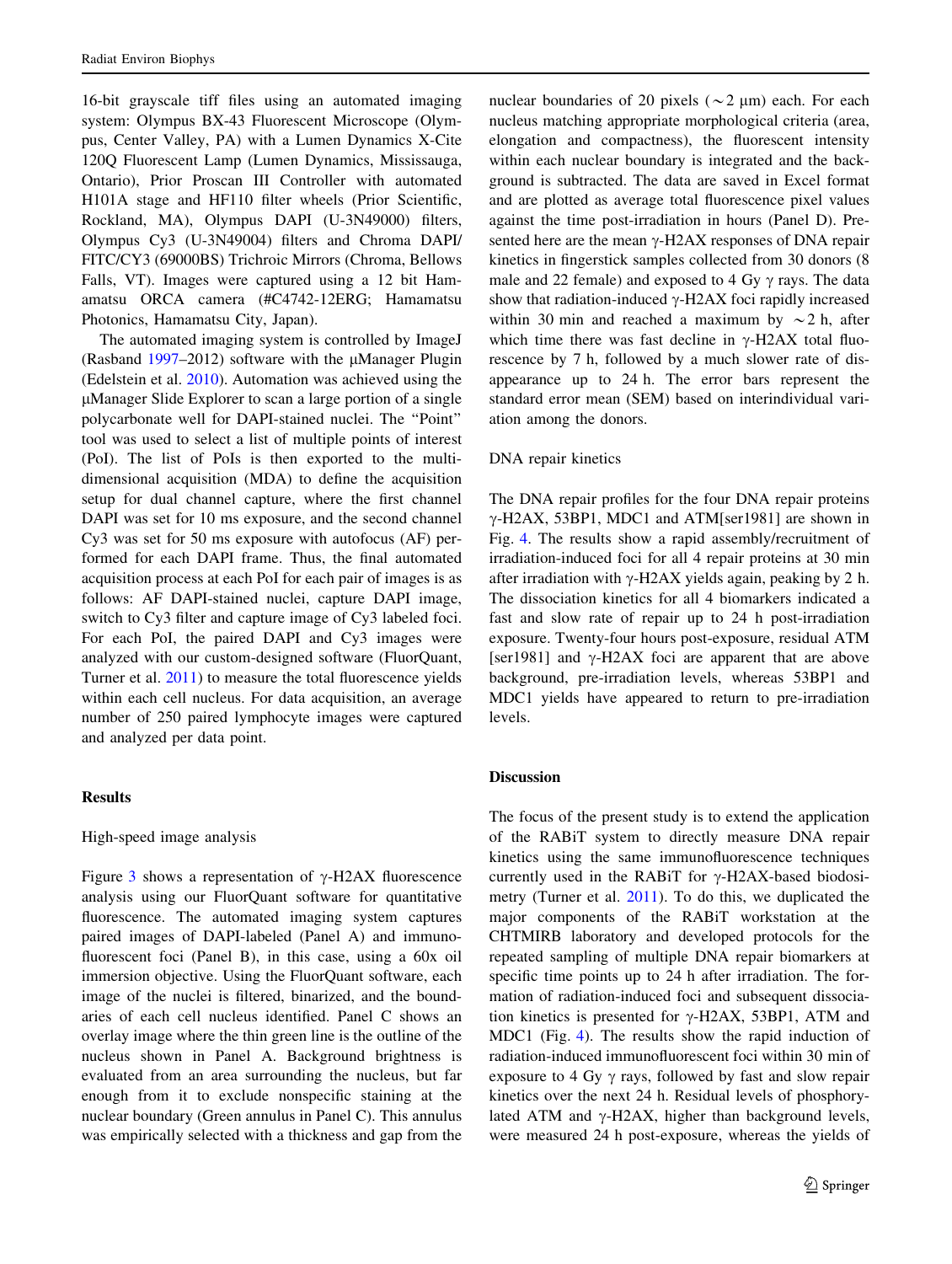<span id="page-5-0"></span>

Fig. 3 Automated Imaging and Scoring of  $\gamma$ -H2AX Fluorescence. Paired images of DAPI-labeled nuclei (*Panel A*) and  $\gamma$ -H2AX foci (Panel B) captured using a  $60 \times$  oil immersion objective integrated over the nuclear area (thin line) with the area covered by the thick line

used for background subtraction (Panel C). Averaged plot from 30 donors of  $\gamma$ -H2AX fluorescence after 4 Gy of  $\gamma$  rays (*Panel D*). *Error bars* show  $\pm$  SEM



Fig. 4 DNA decay kinetics of the four biomarkers  $\gamma$ -H2AX, 53BP1, MDC1 and ATM[ser1981] following in vitro irradiation with 4 Gy  $\gamma$ rays. Presented is the mean response ± SEM for each repair curve derived from an individual donor

53BP1 and MDC1 have returned to pre-irradiation baseline levels. The fact that the H2AX histone and ATM kinase undergo DSB-induced protein modification, whereas 53BP1 and MDC1 undergo DSB-induced redistribution may contribute to the difference in residual total protein levels measured in our system. According to the literature, in general all the common types of DNA damage, including DSB, show quite similar repair kinetics (Frankenberg-Schwager [1989\)](#page-6-0), often exhibiting biphasic exponential decay (Metzger and Iliakis [1991;](#page-7-0) Ang et al. [1992;](#page-6-0) Van den Aardweg et al. [1996](#page-7-0)). Although in most studies, these can be reasonably approximated with a single exponential (Ugenskiene et al. [2009\)](#page-7-0). In the broadest of terms, these biphasic shapes indicate different damage types or different (fast/slow) repair processes.

The  $\gamma$ -H2AX repair protein is a useful and reliable biomarker for radiation exposure (Rothkamm and Horn [2009\)](#page-7-0). Previous studies have correlated the rate of loss  $\gamma$ -H2AX foci and the persistence of  $\gamma$ -H2AX residual foci with cellular radiosensitivity (MacPhail et al. [2003](#page-7-0); Taneja et al. [2004;](#page-7-0) Bhogal et al. [2010\)](#page-6-0). More recently, Martin et al. [\(2011](#page-7-0)) also showed utility in using the kinetic profile of radiation-induced  $\gamma$ -H2AX foci as a surrogate assay to the gold standard colony survival assay to assess radiosensitivity, and Ivashkevich et al. [2012](#page-6-0) have demonstrated its use to monitor the clinical response to DNA-targeted therapies. To demonstrate the scalability of the laboratorybased RABiT system, we have initiated a population study using  $\gamma$ -H2AX as a biomarker. The advantage of using this repair protein for high-throughput biodosimetry studies is that  $\gamma$ -H2AX levels are (a) largely absent in pre-nonirradiated samples (as opposed to 53BP1 and MDC1 proteins, which are homogenously expressed and recruited into DSB sites post-irradiation), (b) highly linear with radiation dose and (c) sensitive to a range of radiation doses. To date, we have collected fingerstick samples from 30 healthy volunteer donors (8 male and 22 female) and plotted the average yields of  $\gamma$ -H2AX fluorescence up to 24 h following irradiation with 4 Gy  $\gamma$  rays (Fig. 3, Panel D). Paired images of immunofluorescent foci counterstained with DAPI were rapidly captured using our automated imaging system and analyzed using our custom-designed FluorQuant software to measure the total fluorescence yields within each cell nucleus (Fig. 3, Panels A–C). Our overall goal is to identify outliers in terms of the fitted repair parameters. This work will be presented in a future manuscript.

The compact capillary irradiator that we have developed can be incorporated into the RABiT as part of the lymphocyte harvest module (Garty et al. [2011\)](#page-6-0). This module processes capillaries sequentially, identifying the location of the lymphocyte band prior to cutting the capillary and dispensing the band into a multi-well plate. It would be relatively straightforward to add an irradiation step to this module. Here, the capillary and isolated lymphocyte band should be rapidly inserted in between the two centered sources, paused for a few seconds depending on the dose and then rapidly retracted. The capillary can then be cut,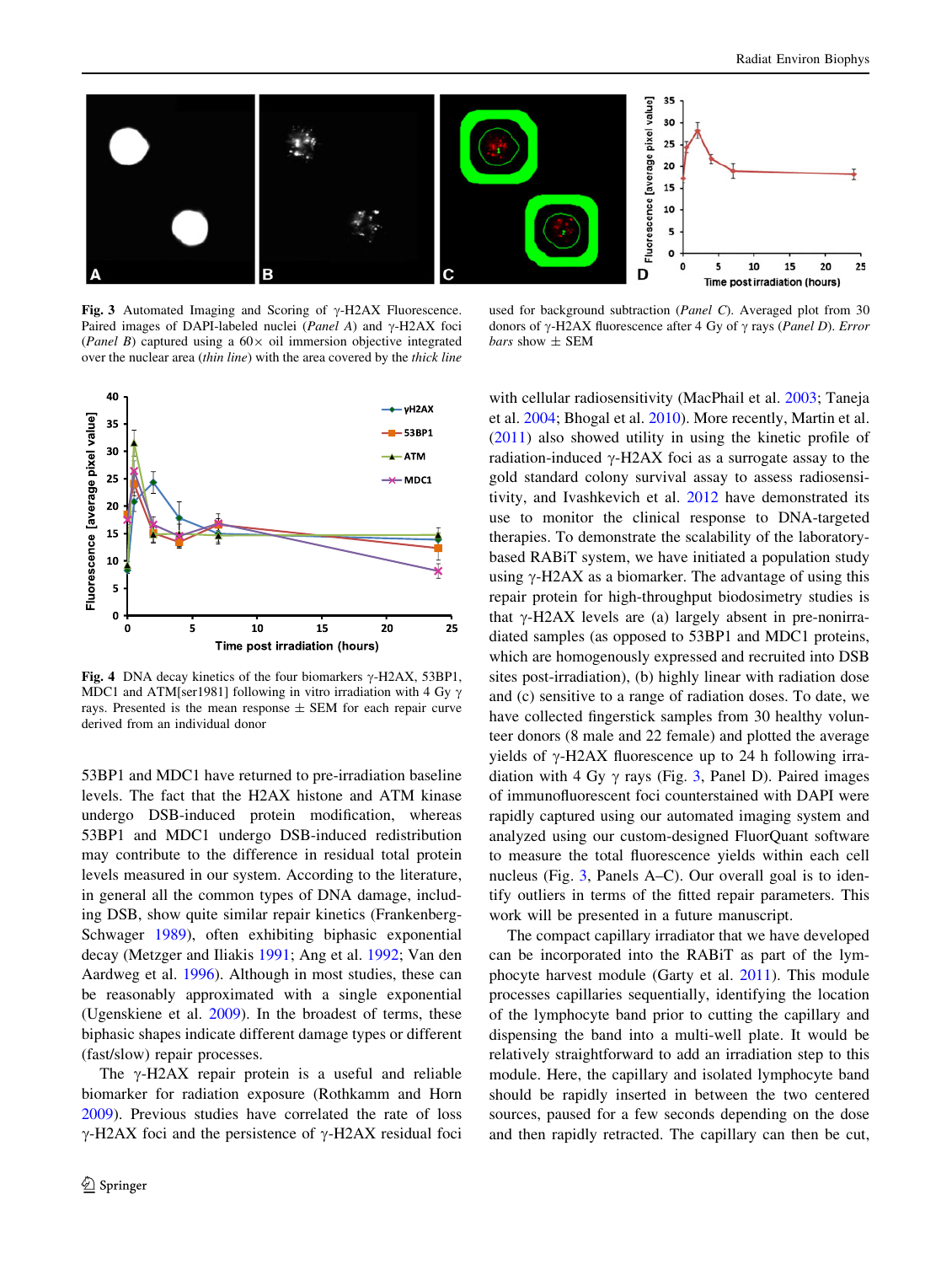<span id="page-6-0"></span>and the irradiated lymphocytes dispensed into the multiwell plate. Alternatively, capillary irradiation can be performed prior to loading the capillaries into the RABiT. In this case, the entire length of the capillary must be irradiated, decreasing throughput. Since the half-life of  $\rm{^{90}Sr}$  is sufficiently long (28.8 years), this irradiator will provide a long useful life, once it is incorporated into the RABiT workstation. Once the calibrations have been fully completed for this compact irradiator, we will begin irradiations to compare with the  $\gamma$  ray irradiations presented in this study. In conjunction with integration of the irradiator into the RABiT, future work will automate the planned protocols for the repair kinetic assay protocols within the RABiT system.

# Conclusion

In the present study, we have (1) extended RABiT technology to directly measure DNA repair protein kinetics, (2) quantified the temporal kinetics for the DNA DSB repair protein biomarkers  $\gamma$ -H2AX, ATM, 53BP1, MDC1 up to 24 h post-irradiation exposure and (3) initiated a population study to examine global DNA repair kinetics in healthy individuals using  $\gamma$ -H2AX as a biomarker. The modification of our RABiT system for high-throughput measurements of radiation-induced foci can potentially provide a practical, high-throughput and inexpensive tool for assessing global DSB repair capacity on an individualby-individual basis, thus paving the way for new individualized cancer therapy approaches and new large-scale epidemiological studies, with the long-term goal of predicting individual disease sensitivity.

Acknowledgments This work was supported by Grant Numbers U19-AI067773 and 1R21-ES019494, for the Center for High-Throughput Minimally Invasive Radiation Biodosimetry, from the National Institute of Allergy and Infectious Diseases, National Institute of Environmental Health Sciences and National Institutes of Health. The content is solely the responsibility of the authors and does not necessarily represent the official views of the National Institute of Allergy and Infectious Diseases, National Institute of Environmental Health Sciences or the National Institutes of Health.

## References

- Andegeko Y, Moyal L, Mittelman L, Tsarfaty I, Shiloh Y, Rotman G (2001) Nuclear retention of ATM at sites of DNA double strand breaks. J Biol Chem 276:38224–38230
- Ang KK, Jiang GL, Guttenberger R, Thames HD, Stephens LC, Smith CD, Feng Y (1992) Impact of spinal cord repair kinetics on the practice of altered fractionation schedules. Radiother Oncol 25:287–294
- Banath JP, Macphail SH, Olive PL (2004) Radiation sensitivity, H2AX phosphorylation, and kinetics of repair of DNA strand

breaks in irradiated cervical cancer cell lines. Cancer Res 64:7144–7149

- Bekker-Jensen S, Lukas C, Melander F, Bartek J, Lukas J (2005) Dynamic assembly and sustained retention of 53BP1 at the sites of DNA damage are controlled by Mdc1/NFBD1. J Cell Biol 170:201–211
- Bhogal N, Kaspler P, Jalali F, Hyrien O, Chen R, Hill RP, Bristow RG (2010) Late residual gamma-H2AX foci in murine skin are dose responsive and predict radiosensitivity in vivo. Radiat Res 173:1–9
- Bouquet F, Muller C, Salles B (2006) The loss of gammaH2AX signal is a marker of DNA double strand breaks repair only at low levels of DNA damage. Cell Cycle 5:1116–1122
- Chen Y, Wang H, Garty G, Xu Y, Lyulko OV, Turner HC, Randers-Pehrson G, Simaan N, Yao YL, Brenner DJ (2009) Design and preliminary validation of a rapid automated biosodimetry tool for high throughput radiological triage. Proc ASME Des Eng Tech Conf 3:61–67
- Chen Y, Wang H, Garty G, Xu Y, Lyulko OV, Turner HC, Randers-Pehrson G, Simaan N, Yao YL, Brenner DJ (2010) Development of a robotically based automated biodosimetry tool for highthroughput radiological triage. Int J Biomech Biomed Rob 1:115–125
- Chen Y, Wang H, Zhang J, Garty G, Simaan N, Yao YL, Brenner DJ (2012) Automated recognition of robotic manipulation failures in high-throughput biodosimetry tool. Expert Syst Appl 39:9602–9611
- Collins AR, Azqueta A (2012) DNA repair as a biomarker in human biomonitoring studies; further applications of the comet assay. Mutat Res 736:122–129
- Costes SV, Chiolo I, Pluth JM, Barcellos-Hoff MH, Jakob B (2010) Spatiotemporal characterization of ionizing radiation induced DNA damage foci and their relation to chromatin organization. Mutat Res 704:78–87
- Edelstein A, Amodaj N, Hoover K, Vale R, Stuurman N (2010) Computer control of microscopes using  $\mu$ Manager. Curr Protocol Mol Biol 14.20.1–14.20.17
- Fenech M (2010) The lymphocyte cytokinesis-block micronucleus cytome assay and its application in radiation biodosimetry. Health Phys 98:234–243
- Fenech M, Chang WP, Kirsch-Volders M, Holland N, Bonassi S, Zeiger E (2003) HUMN project: detailed description of the scoring criteria for the cytokinesis-block micronucleus assay using isolated human lymphocyte cultures. Mutat Res 534:65–75
- Frankenberg-Schwager M (1989) Review of repair kinetics for DNA damage induced in eukaryotic cells in vitro by ionizing radiation. Radiother Oncol 14:307–320
- Garty G, Chen Y, Salerno A, Turner HC, Zhang J, Lyulko O, Bertucci A, Xu Y, Wang H, Simaan N, Randers-Pehrson G, Yao YL, Amundson SA, Brenner DJ (2010) The RABiT: a rapid automated biodosimetry tool for radiological triage. Health Phys 68:209–217
- Garty G, Chen Y, Turner HC, Zhang J, Lyulko O, Bertucci A, Xu Y, Wang H, Simaan N, Randers-Pehrson G, Yao YL, Brenner DJ (2011) The RABIT: a rapid automated biodosimetry tool for radiological triage. II technological developments. Int J Radiat Biol 87:776–790
- Hable V, Drexler GA, Brüning T, Burgdorf C, Greubel C, Derer A, Seel J, Strickfaden H, Cremer T, Friedl AA, Dollinger G (2012) Recruitment kinetics of DNA repair proteins Mdc1 and Rad52 but not 53BP1 depend on damage complexity. PLoS ONE 7:1–11
- Ivashkevich A, Redon CE, Nakamura AJ, Martin RF, Martin OA (2012) Use of the  $\gamma$ -H2AX assay to monitor DNA damage and repair in translational cancer research. Cancer Lett 327:123–133